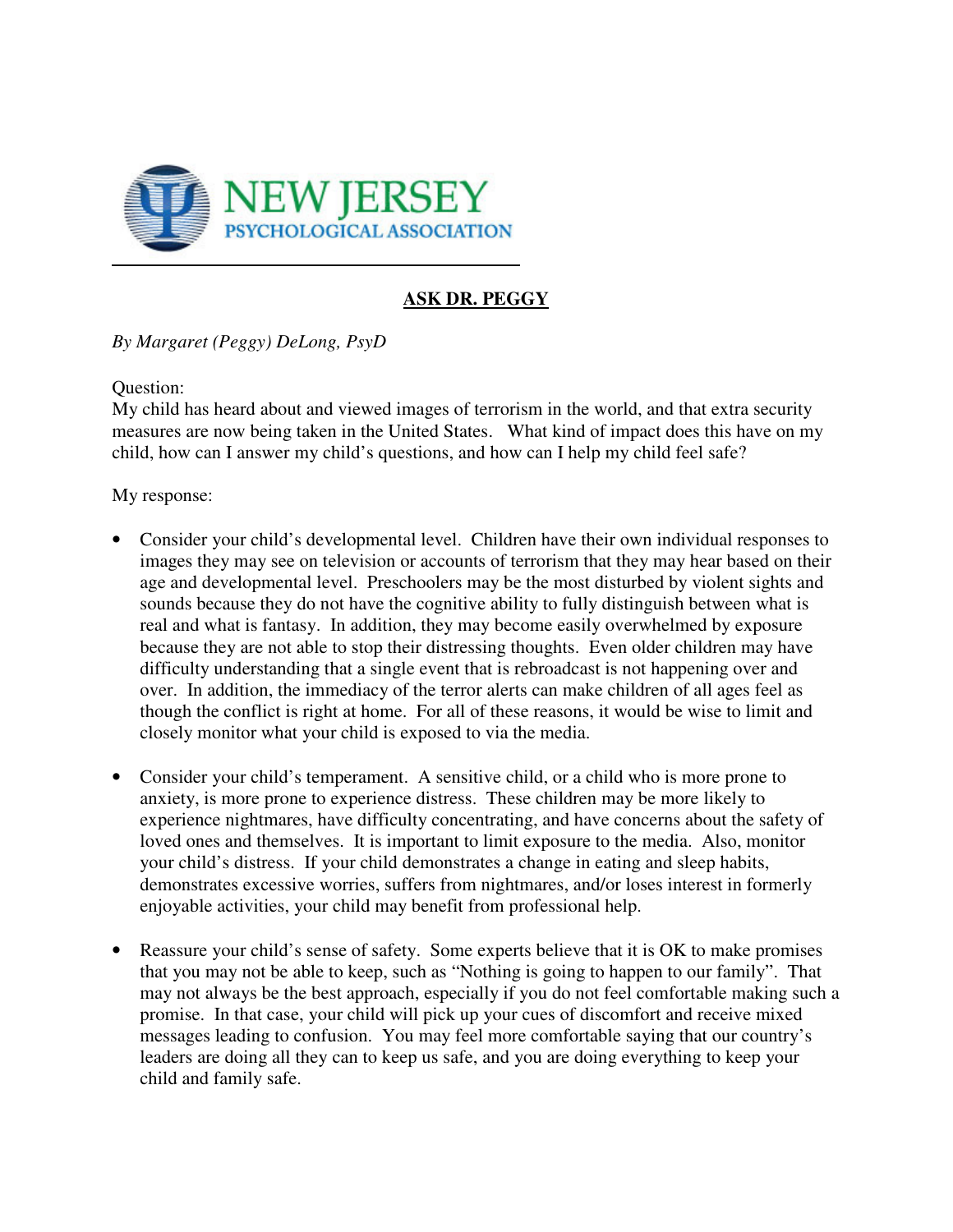- Talk to children about their fears. Some parents may think that bringing up the subject of terrorism and asking children what they think and feel may heighten their fears, when having children keep their thoughts and fears to themselves is actually more detrimental. It is helpful for parents to begin the conversation. Parents may begin by simply asking children what they have seen or heard on the TV or radio, and what they think about it. However, it is important not to pressure a child who is not ready to speak about it. The problem will not be resolved in one session. Keep open the lines of communication for ongoing dialogue. Remember that it is important to listen to whatever your child has to say. Provide opportunities for discussion, such as returning home from school or at the dinner table. Do not dismiss or try to minimize any expressed fear or anxiety. Simply listen to your child, communicate that you understand, and provide comfort.
- Stick to routines, or create new ones if you do not have a routine. This is helpful around mealtimes, bedtimes, activities, etc. Routines and knowing what to expect help provide children with a sense of security and familiarity, especially during times of stress.
- Monitor what your child views through the media. Young children may actually think that the attacks are happening again, and this can re-traumatize older children. Even if you think that your child is too young to comprehend words and images from TV, your child can pick up on your emotional reaction and be affected. You are better off to watching the news while your child is not around to hear or see it.
- Provide physical comfort and extra nurturance. Hugs, saying "I love you," or an unexpected note in the lunch box can help a child to feel safe and cared for. Even teenagers, who may shrug your attempts of affection, need to be comforted.
- Be mindful of possible stress reactions. This includes regressing to previous behaviors, such as thumb sucking and bed wetting. Do not bring much attention or embarrass your child regarding these regressions. Also, address any misperceptions that you may see in your child's play or conversations.
- Be prepared to answer questions. Prepare an answer to what your child might ask you so that you are better equipped to respond. You may want to consult with your partner and other important people in your child's life for consistency in responding. These may include questions about death, why bad things happened, will anything happen to them or someone they love, etc.
- If possible, avoid major changes, major decision making, and separation from important caregivers during this time.
- Incorporate soothing and relaxing activities into your child's schedule. This may include exercise such as biking or walking together, or quiet times such as listening to music and reading books together.

Remember that adults are affected emotionally as well by acts of terrorism in the world, and we may experience a heightened concern about the safety of our family and our loved ones. The